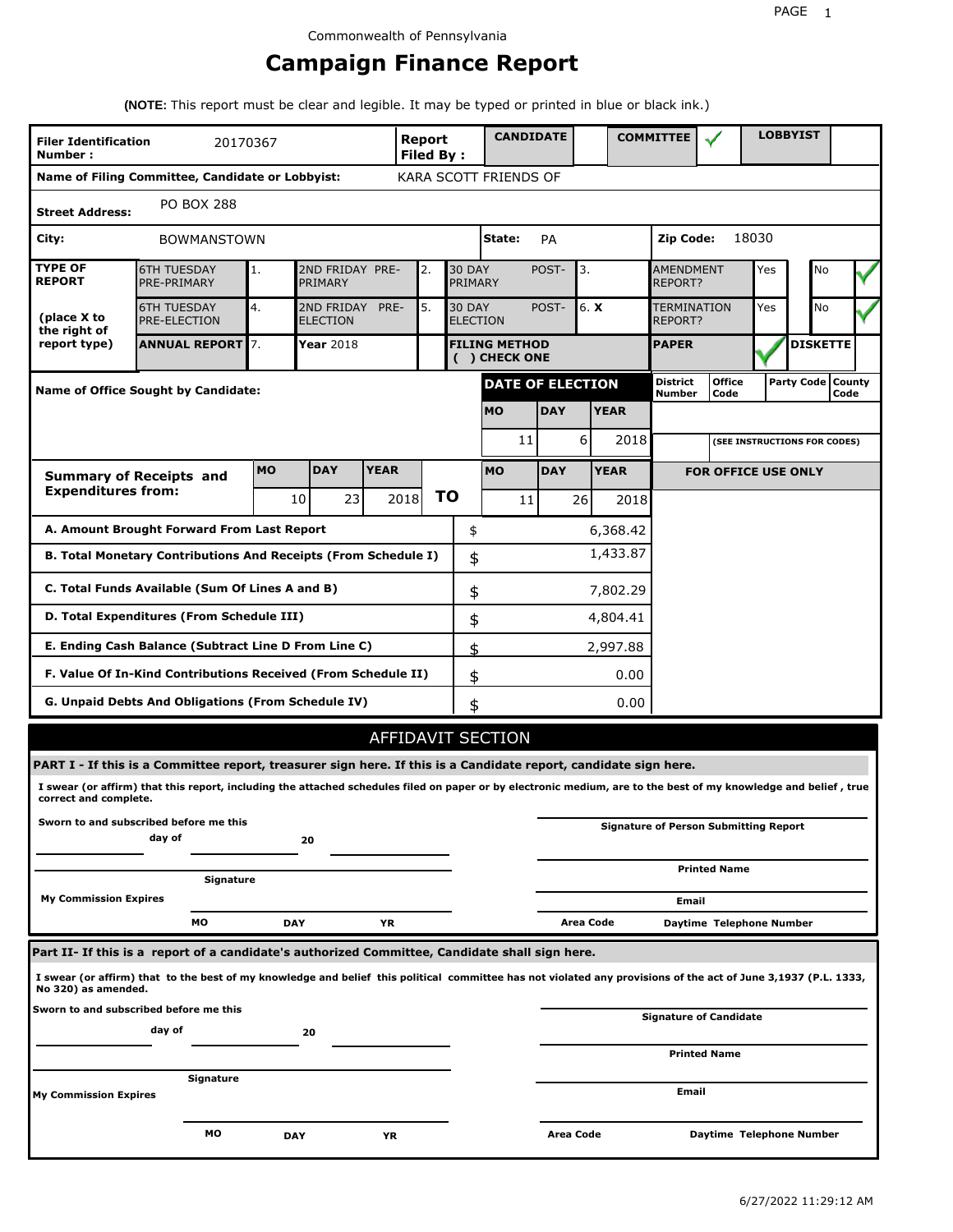# **SCHEDULE I CONTRIBUTIONS AND RECEIPTS**

**Detailed Summary Page**

| <b>Name of Filing Committee or Candidate</b>                                                                                                                                                | <b>Reporting Period</b> |                |                |
|---------------------------------------------------------------------------------------------------------------------------------------------------------------------------------------------|-------------------------|----------------|----------------|
| KARA SCOTT FRIENDS OF                                                                                                                                                                       | From:                   | 10/23/2018 То: | 11/26/2018     |
| 1. Unitemized Contributions Received - \$50.00 or Less Per Contributor                                                                                                                      |                         |                |                |
| <b>TOTAL for the Reporting Period</b>                                                                                                                                                       |                         | (1)            | \$<br>50.00    |
| 2. Contributions Received - \$50.01 To \$250.00 (From Part A and Part B)                                                                                                                    |                         |                |                |
| <b>Contributions Received From Political Committees (Part A)</b>                                                                                                                            |                         |                | \$<br>450.00   |
| All Other Contributions (Part B)                                                                                                                                                            |                         |                | \$<br>200.00   |
| <b>TOTAL for the Reporting Period</b>                                                                                                                                                       | \$<br>650.00            |                |                |
| 3. Contributions Received Over \$250.00 (From Part C and Part D)                                                                                                                            |                         |                |                |
| <b>Contributions Received From Political Committees (Part C)</b>                                                                                                                            |                         |                | \$<br>733.87   |
| All Other Contributions (Part D)                                                                                                                                                            |                         |                | \$<br>0.00     |
| <b>TOTAL for the Reporting Period</b>                                                                                                                                                       |                         | (3)            | \$<br>733.87   |
| 4. Other Receipts, Refunds, Interest Earned, Returned Checks, Etc. (From Part E)                                                                                                            |                         |                |                |
| <b>TOTAL for the Reporting Period</b>                                                                                                                                                       |                         | (4)            | \$<br>0.00     |
|                                                                                                                                                                                             |                         |                |                |
| Total Monetary Contributions and Receipts During this Reporting Period (Add and enter amount<br>totals from Boxes 1,2,3 and 4; also enter this amount on Page1, Report Cover Page, Item B.) |                         |                | \$<br>1,433.87 |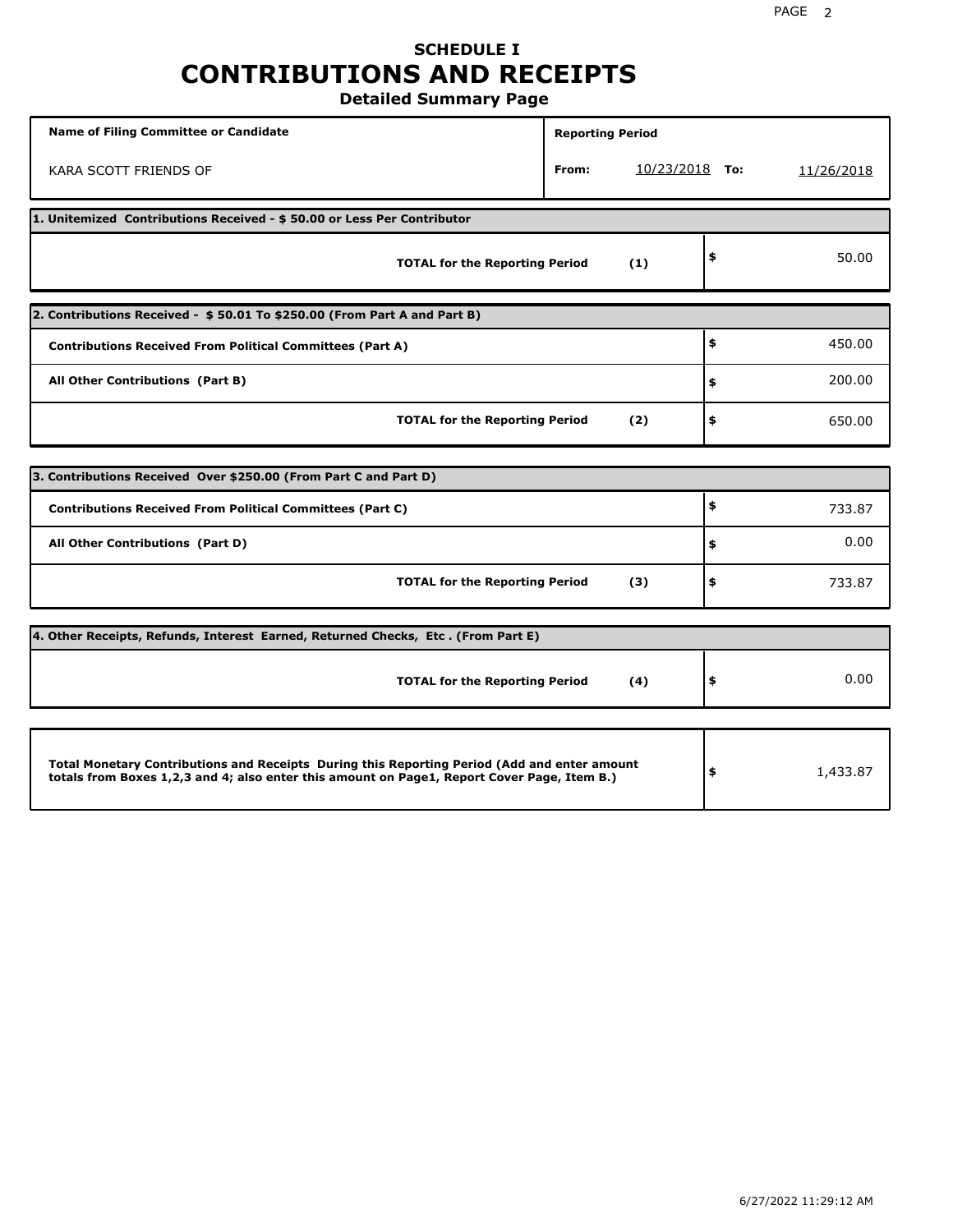**\$50.01 TO \$250.00**

 **Use this Part to itemize only contributions received from political committees with an aggregate value from \$50.01 to \$250.00 in the reporting period.**

| Name of Filing Committee or Candidate                                        |                            |                   |  |           | <b>Reporting Period</b> |             |     |                   |
|------------------------------------------------------------------------------|----------------------------|-------------------|--|-----------|-------------------------|-------------|-----|-------------------|
| KARA SCOTT FRIENDS OF                                                        | 10/23/2018<br>To:<br>From: |                   |  |           | 11/26/2018              |             |     |                   |
|                                                                              |                            |                   |  |           | <b>DATE</b>             |             |     | <b>AMOUNT</b>     |
| <b>Full Name of Contributing Committee</b><br>FRIENDS OF PETER SCHWEYER      |                            |                   |  | <b>MO</b> | <b>DAY</b>              | <b>YEAR</b> |     |                   |
| <b>Mailing Address</b><br>PO BOX 4364                                        |                            |                   |  |           |                         |             | \$  | 250.00            |
| City<br><b>ALLENTOWN</b>                                                     | <b>State</b>               | Zip Code (Plus 4) |  | 10        | 29                      | 2018        |     |                   |
|                                                                              | PA                         | 18105             |  |           |                         |             |     |                   |
| <b>Full Name of Contributing Committee</b><br><b>ELECT MICHELLE BOYLE</b>    |                            |                   |  | <b>MO</b> | <b>DAY</b>              | <b>YEAR</b> |     |                   |
| <b>Mailing Address</b><br>5511 BAYWOOD STREET                                |                            |                   |  |           |                         |             | \$  | 200.00            |
| City<br>PITTSBURGH                                                           | <b>State</b>               | Zip Code (Plus 4) |  | 11        | 5                       | 2018        |     |                   |
|                                                                              | PA                         | 152062003         |  |           |                         |             |     |                   |
|                                                                              |                            |                   |  |           |                         |             |     | <b>PAGE TOTAL</b> |
| Enter Grand Total of Part A on Schedule I, Detailed Summary Page, Section 2. |                            |                   |  |           |                         |             | ۱\$ | 450.00            |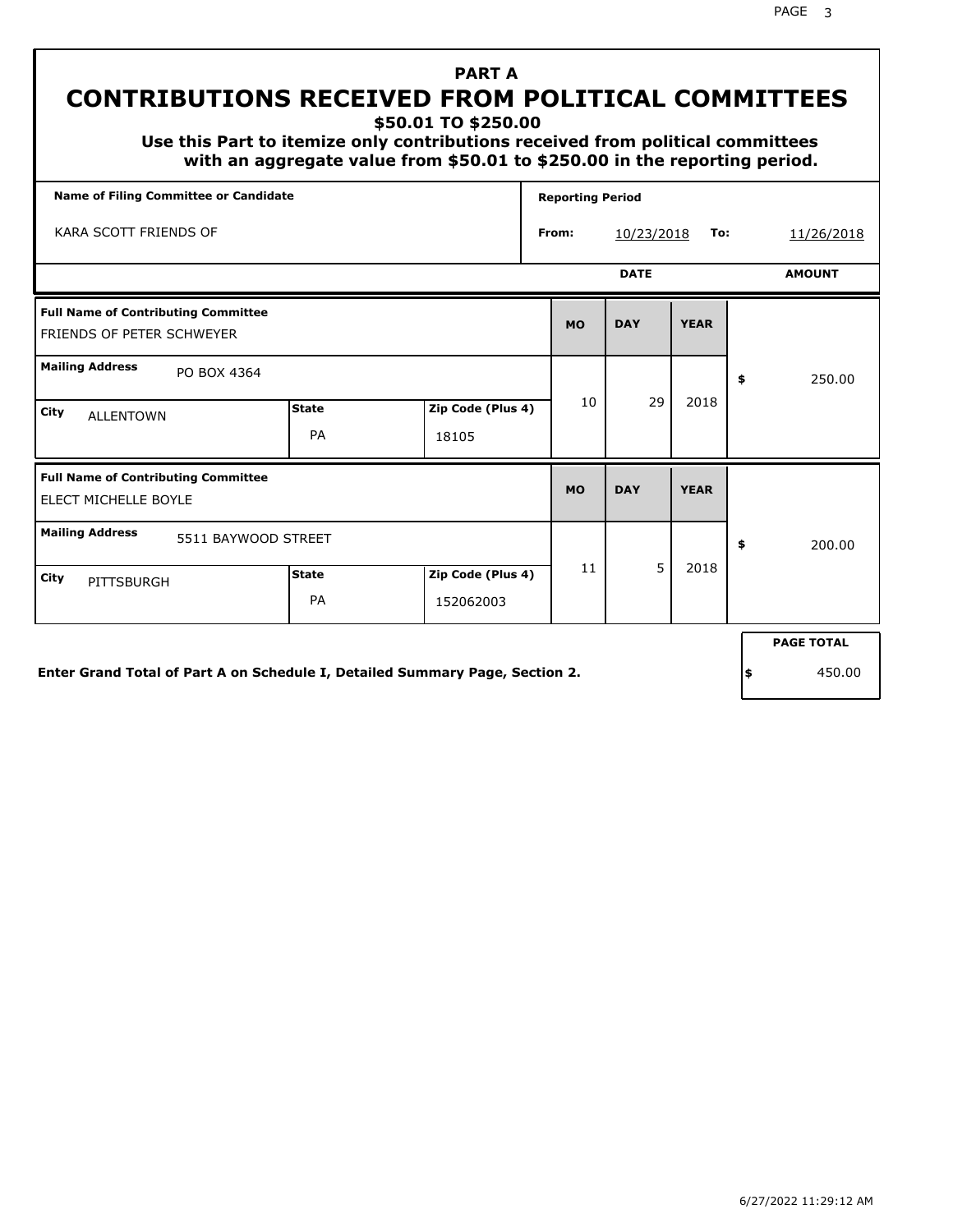| Use this Part to itemize all other contributions with an aggregate value from<br>(Exclude contributions from political committees reported in Part A) | <b>ALL OTHER CONTRIBUTIONS</b><br>\$50.01 to \$250.00 in the reporting period. | <b>PART B</b><br>\$50.01 TO \$250.00 |  |                         |            |             |    |                             |
|-------------------------------------------------------------------------------------------------------------------------------------------------------|--------------------------------------------------------------------------------|--------------------------------------|--|-------------------------|------------|-------------|----|-----------------------------|
| <b>Name of Filing Committee or Candidate</b>                                                                                                          |                                                                                |                                      |  | <b>Reporting Period</b> |            |             |    |                             |
| KARA SCOTT FRIENDS OF                                                                                                                                 | From:<br>$10/23/2018$ To:                                                      |                                      |  |                         | 11/26/2018 |             |    |                             |
|                                                                                                                                                       |                                                                                | <b>AMOUNT</b>                        |  |                         |            |             |    |                             |
| <b>Full Name of Contributor</b><br><b>JANET HERMAN</b>                                                                                                |                                                                                |                                      |  | <b>MO</b>               | <b>DAY</b> | <b>YEAR</b> |    |                             |
| <b>Mailing Address</b><br>517 BEAR CREEK LAKE DRIVE                                                                                                   |                                                                                |                                      |  |                         |            |             | \$ | 100.00                      |
| City<br><b>JIM THORPE</b>                                                                                                                             | <b>State</b><br>PA                                                             | Zip Code (Plus 4)<br>18229           |  | 10                      | 24         | 2018        |    |                             |
| <b>Full Name of Contributor</b><br><b>ROY CHRISTMAN</b>                                                                                               |                                                                                |                                      |  | <b>MO</b>               | <b>DAY</b> | <b>YEAR</b> |    |                             |
| <b>Mailing Address</b><br>6495 POHOPOCO DRIVE                                                                                                         |                                                                                |                                      |  |                         |            |             | \$ | 100.00                      |
| City<br><b>LEHIGHTON</b>                                                                                                                              | <b>State</b><br>PA                                                             | Zip Code (Plus 4)<br>182356352       |  | 10                      | 29         | 2018        |    |                             |
| Enter Grand Total of Part A on Schedule I, Detailed Summary Page, Section 2.                                                                          |                                                                                |                                      |  |                         |            |             |    | <b>PAGE TOTAL</b><br>200.00 |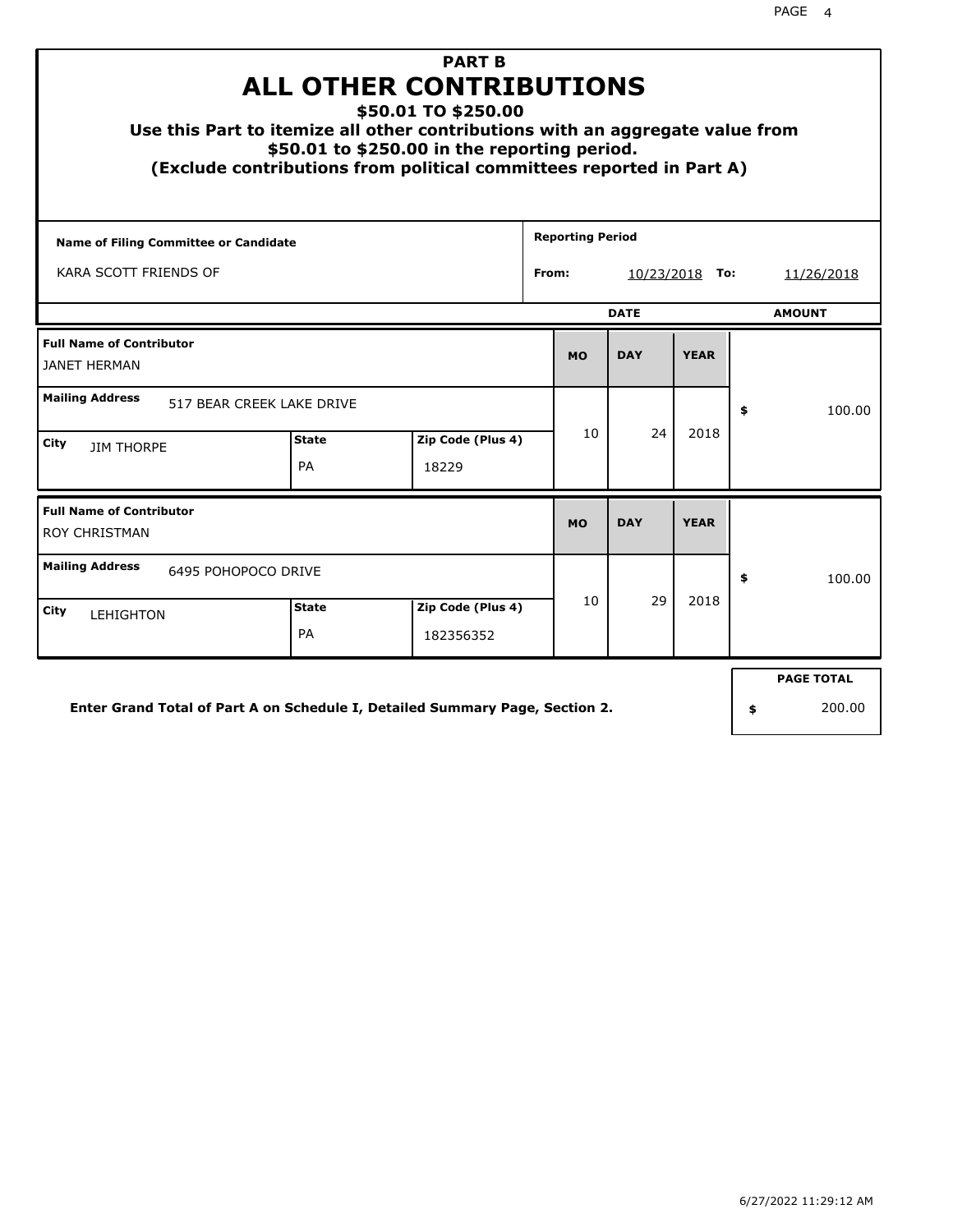## **PART C Contributions Received From Political Committees**

**OVER \$250.00**

 **Use this Part to itemize only contributions received from Political committees with an aggregate value from Over \$250.00 in the reporting period.**

| Name of Filing Committee or Candidate                                        |                    |       | <b>Reporting Period</b> |             |            |             |    |                   |
|------------------------------------------------------------------------------|--------------------|-------|-------------------------|-------------|------------|-------------|----|-------------------|
| KARA SCOTT FRIENDS OF                                                        |                    |       | From:                   |             | 10/23/2018 | To:         |    | 11/26/2018        |
|                                                                              |                    |       |                         | <b>DATE</b> |            |             |    | <b>AMOUNT</b>     |
| <b>Full Name of Contributing Committee</b><br>DEMOCRACY ENGINE, LLC          |                    |       |                         | <b>MO</b>   | <b>DAY</b> | <b>YEAR</b> |    |                   |
| <b>Mailing Address</b><br>416 FLORIDA AVENUE, NORTHWEST                      |                    |       |                         |             |            |             | \$ | 494.12            |
| City<br>WASHINGTON                                                           | <b>State</b><br>DC | 20001 | Zip Code (Plus 4)       | 10          | 29         | 2018        |    |                   |
| <b>Full Name of Contributing Committee</b><br>DEMOCRACY ENGINE, LLC          |                    |       |                         | <b>MO</b>   | <b>DAY</b> | <b>YEAR</b> |    |                   |
| <b>Mailing Address</b><br>416 FLORIDA AVENUE, NORTHWEST                      |                    |       |                         |             |            |             | \$ | 224.75            |
| City<br>WASHINGTON                                                           | <b>State</b><br>DC | 20001 | Zip Code (Plus 4)       | 11          | 5          | 2018        |    |                   |
| <b>Full Name of Contributing Committee</b><br>DEMOCRACY ENGINE, LLC          |                    |       |                         | <b>MO</b>   | <b>DAY</b> | <b>YEAR</b> |    |                   |
| <b>Mailing Address</b><br>416 FLORIDA AVENUE, NORTHWEST                      |                    |       |                         |             |            |             | \$ | 15.00             |
| City<br>WASHINGTON                                                           | <b>State</b><br>DC | 20001 | Zip Code (Plus 4)       | 11          | 22         | 2018        |    |                   |
|                                                                              |                    |       |                         |             |            |             |    | <b>PAGE TOTAL</b> |
| Enter Grand Total of Part C on Schedule I, Detailed Summary Page, Section 3. |                    |       |                         |             |            |             | \$ | 733.87            |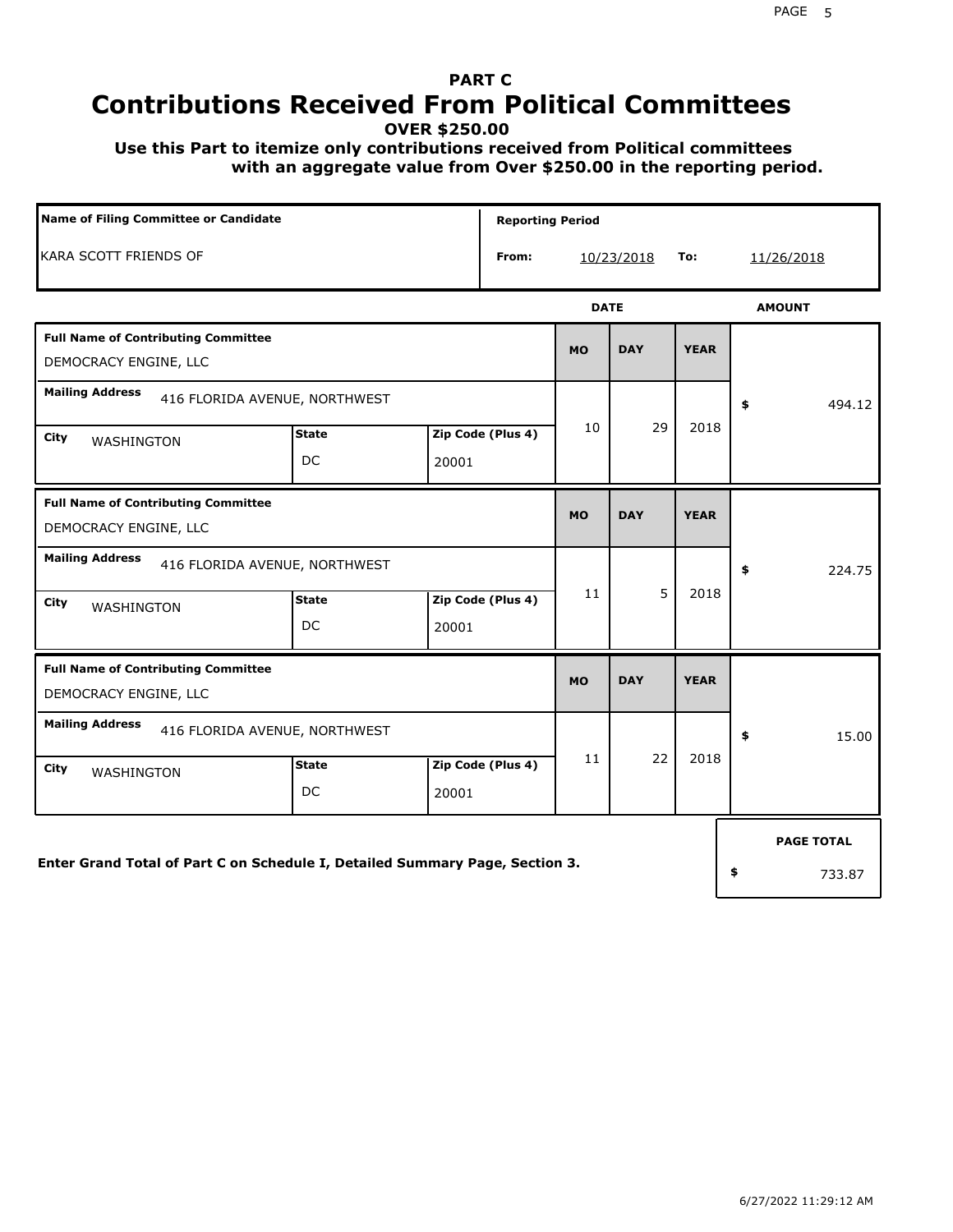## **PART D ALL OTHER CONTRIBUTIONS**

## **OVER \$250.00**

### **Use this Part to itemize all other contributions with an aggregate value of**

#### **over \$250.00 in the reporting period.**

#### **(Exclude contributions from political committees reported in Part C.)**

| Name of Filing Committee or Candidate | <b>Reporting Period</b> |               |
|---------------------------------------|-------------------------|---------------|
|                                       | From:                   | To:           |
|                                       | <b>DATE</b>             | <b>AMOUNT</b> |

|                                                                              |              |                   |            | <b>UAIL</b> |             | <b>AMOUNT</b>     |                           |
|------------------------------------------------------------------------------|--------------|-------------------|------------|-------------|-------------|-------------------|---------------------------|
| <b>Full Name of Contributor</b>                                              |              |                   | <b>MO</b>  | <b>DAY</b>  | <b>YEAR</b> |                   |                           |
| <b>Mailing</b><br><b>Address</b>                                             |              |                   |            |             |             | \$                | 0.00                      |
| City                                                                         | <b>State</b> | Zip Code (Plus 4) |            |             |             |                   |                           |
| <b>Employer Name</b>                                                         |              |                   | Occupation |             |             |                   |                           |
| <b>Employer Mailing Address/Principal Place of</b><br>Business               |              | City              |            | State       |             | Zip Code (Plus 4) |                           |
| Enter Grand Total of Part C on Schedule I, Detailed Summary Page, Section 3. |              |                   |            |             | \$          |                   | <b>PAGE TOTAL</b><br>0.00 |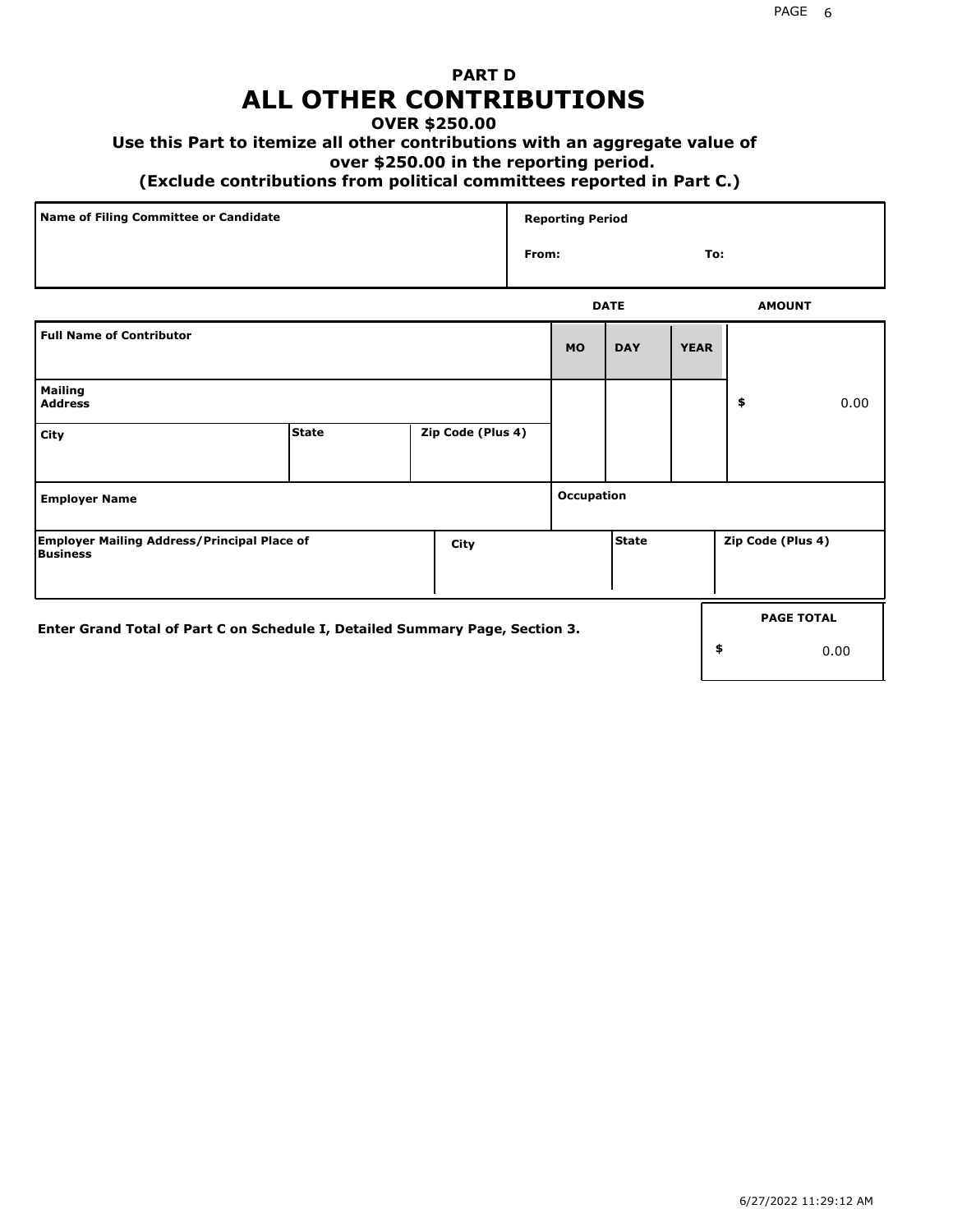## **PART E OTHER RECEIPTS**

#### **REFUNDS, INTEREST INCOME, RETURNED CHECKS, ETC.**

 **Use this Part to report refunds received, interest earned, returned checks and**

### **prior expenditures that were returned to the filer.**

| Name of Filing Committee or Candidate                                        |              |                   |       | <b>Reporting Period</b> |             |             |                   |      |
|------------------------------------------------------------------------------|--------------|-------------------|-------|-------------------------|-------------|-------------|-------------------|------|
|                                                                              |              |                   | From: |                         |             | To:         |                   |      |
|                                                                              |              |                   |       |                         | <b>DATE</b> |             | <b>AMOUNT</b>     |      |
| <b>Full Name</b>                                                             |              |                   |       | <b>MO</b>               | <b>DAY</b>  | <b>YEAR</b> |                   |      |
| <b>Mailing Address</b>                                                       |              |                   |       |                         |             |             | \$                | 0.00 |
| City                                                                         | <b>State</b> | Zip Code (Plus 4) |       |                         |             |             |                   |      |
| <b>Receipt Description</b>                                                   |              |                   |       |                         |             |             |                   |      |
| Enter Grand Total of Part E on Schedule I, Detailed Summary Page, Section 4. |              |                   |       |                         |             |             | <b>PAGE TOTAL</b> |      |
|                                                                              |              |                   |       |                         |             |             | \$<br>0.00        |      |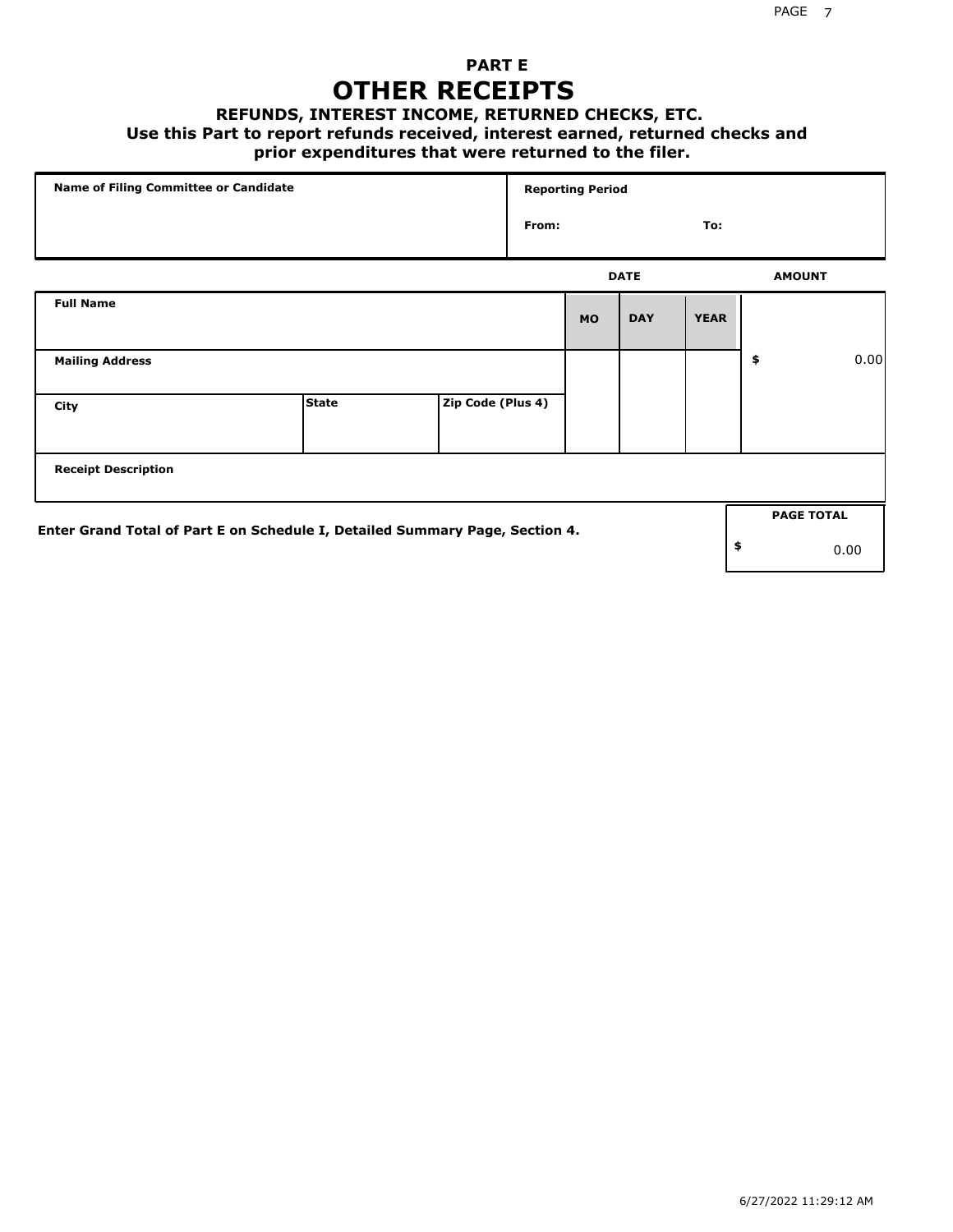### **SCHEDULE II IN-KIND CONTRIBUTIONS AND VALUABLE THINGS RECEIVED USE THIS SCHEDULE TO REPORT ALL IN-KIND CONTRIBUTIONS OF VALUABLE THINGS**

### **DURING THE REPORTING PERIOD.**

**Detailed Summary Page**

| <b>Name of Filing Committee or Candidate</b>                                                                                                                                | <b>Reporting Period</b> |                  |            |
|-----------------------------------------------------------------------------------------------------------------------------------------------------------------------------|-------------------------|------------------|------------|
| KARA SCOTT FRIENDS OF                                                                                                                                                       | From:                   | $10/23/2018$ To: | 11/26/2018 |
| 1. UNITEMIZED IN-KIND CONTRIBUTIONS RECEIVED - VALUE OF \$50.00 OR LESS PER CONTRIBUTOR                                                                                     |                         |                  |            |
| <b>TOTAL for the Reporting Period</b>                                                                                                                                       | (1)                     | \$               | 0.00       |
| 2. IN-KIND CONTRIBUTIONS RECEIVED - VALUE OF \$50.01 TO \$250.00 (FROM PART F)                                                                                              |                         |                  |            |
| <b>TOTAL for the Reporting Period</b>                                                                                                                                       | (2)                     | \$               | 0.00       |
| 3. IN-KIND CONTRIBUTION RECIEVED - VALUE OVER \$250.00 (FROM PART G)                                                                                                        |                         |                  |            |
| <b>TOTAL for the Reporting Period</b>                                                                                                                                       | (3)                     | \$               | 0.00       |
| TOTAL VALUE OF IN-KIND CONTRIBUTIONS DURING THIS REPORTING PERIOD (Add and enter<br>amount totals from Boxes 1,2, and 3; also enter on Page 1, Reports Cover Page, Item F.) |                         | \$               | 0.00       |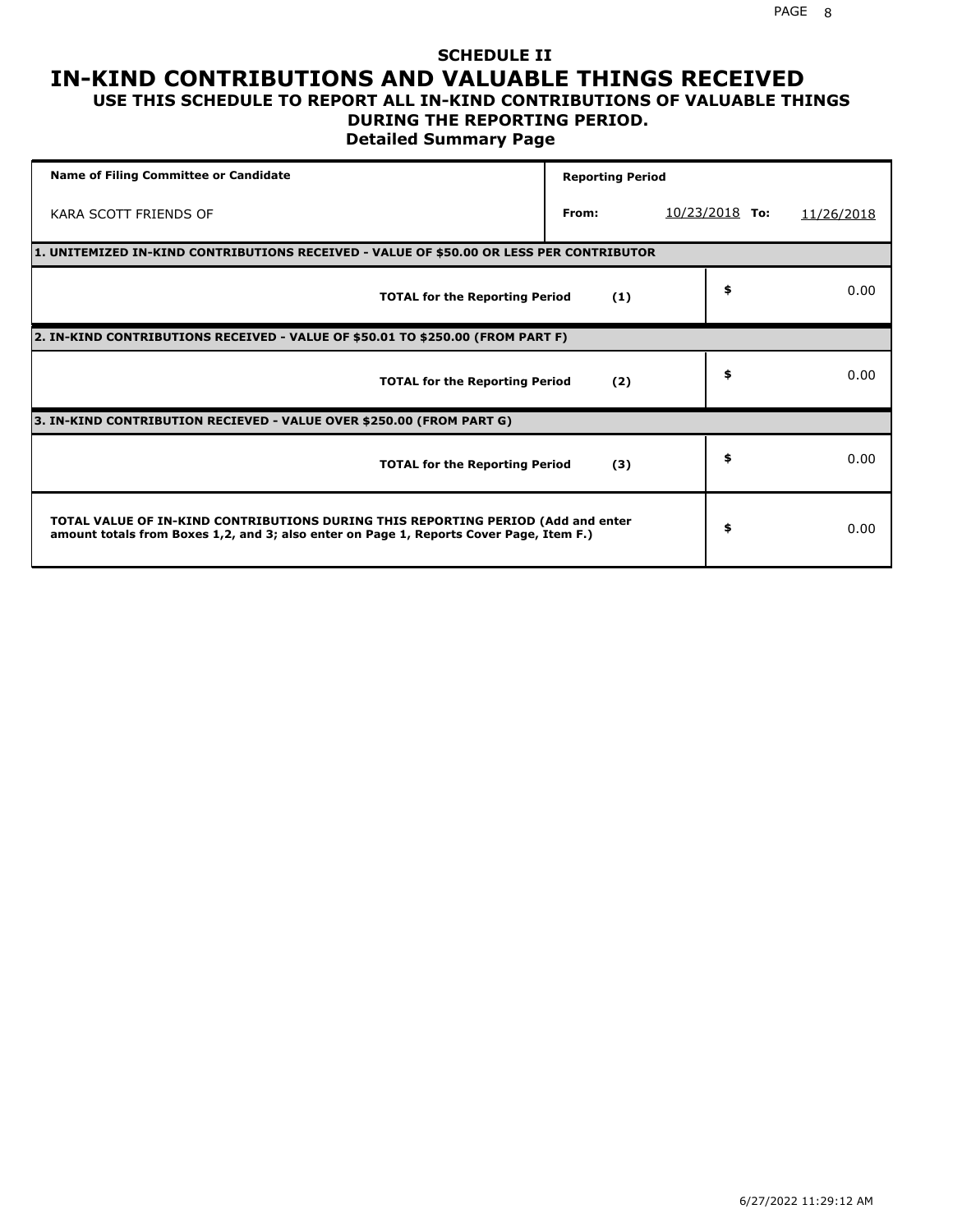## **SCHEDULE II PART F IN-KIND CONTRIBUTIONS RECEIVED**

## **VALUE OF \$50.01 TO \$250.00**

| Name of Filing Committee or Candidate                                                                         |              |                   |           | <b>Reporting Period</b> |             |                   |      |
|---------------------------------------------------------------------------------------------------------------|--------------|-------------------|-----------|-------------------------|-------------|-------------------|------|
|                                                                                                               | From:        |                   | To:       |                         |             |                   |      |
|                                                                                                               |              |                   |           | <b>DATE</b>             |             | <b>AMOUNT</b>     |      |
| <b>Full Name of Contributor</b>                                                                               |              |                   | <b>MO</b> | <b>DAY</b>              | <b>YEAR</b> |                   |      |
| <b>Mailing Address</b>                                                                                        |              |                   |           |                         |             | \$                | 0.00 |
| City                                                                                                          | <b>State</b> | Zip Code (Plus 4) |           |                         |             |                   |      |
| <b>Description of Contribution:</b>                                                                           |              |                   |           |                         |             |                   |      |
| Enter Grand Total of Part F on Schedule II, In-Kind Contributions Detailed Summary Page,<br><b>Section 2.</b> |              |                   |           |                         |             | <b>PAGE TOTAL</b> |      |
|                                                                                                               |              |                   |           |                         | \$          |                   | 0.00 |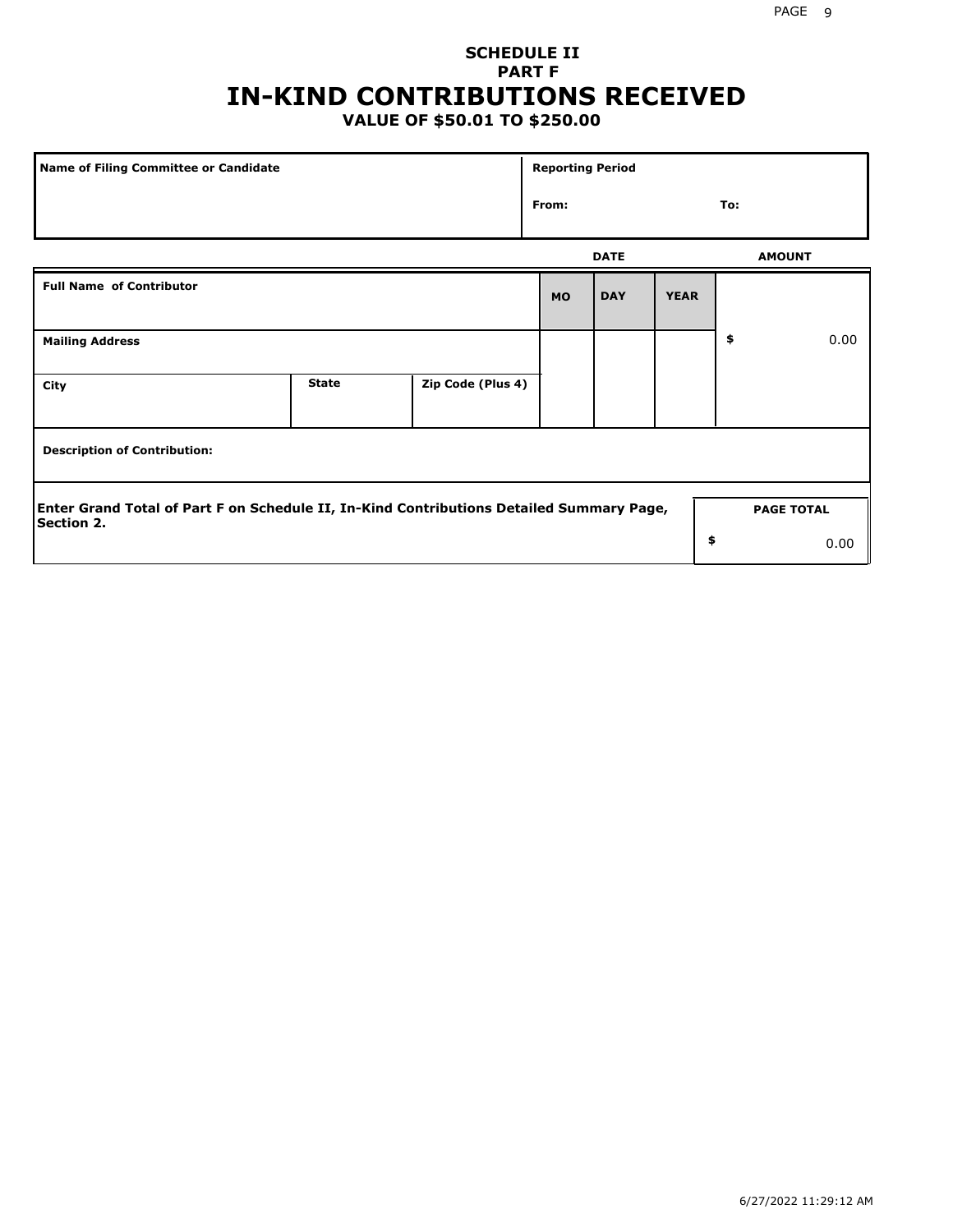### **SCHEDULE II PART G IN-KIND CONTRIBUTIONS RECEIVED VALUE OVER \$250.00**

| Name of Filing Committee or Candidate                                 |              |      |                  |                   | <b>Reporting Period</b> |               |             |    |                                    |
|-----------------------------------------------------------------------|--------------|------|------------------|-------------------|-------------------------|---------------|-------------|----|------------------------------------|
|                                                                       |              |      |                  |                   | From:<br>To:            |               |             |    |                                    |
|                                                                       |              |      |                  |                   |                         | <b>DATE</b>   |             |    | <b>AMOUNT</b>                      |
| <b>Full Name of Contributor</b>                                       |              |      |                  |                   | <b>MO</b>               | <b>DAY</b>    | <b>YEAR</b> |    |                                    |
| <b>Mailing Address</b>                                                |              |      |                  |                   |                         |               |             | \$ | 0.00                               |
| City                                                                  | <b>State</b> |      | Zip Code(Plus 4) |                   |                         |               |             |    |                                    |
| <b>Employer of Contributor</b>                                        |              |      |                  | <b>Occupation</b> |                         |               |             |    |                                    |
| <b>Employer Mailing Address/Principal Place of</b><br><b>Business</b> |              | City |                  | <b>State</b>      | 4)                      | Zip Code(Plus |             |    | <b>Description of Contribution</b> |

| <b>Enter Grand Total of Part G on Schedule II, In-Kind Contributions Detailed</b> |  | <b>PAGE TOTAL</b> |
|-----------------------------------------------------------------------------------|--|-------------------|
| <b>Summary Page, Section 3.</b>                                                   |  | 0.00              |
|                                                                                   |  |                   |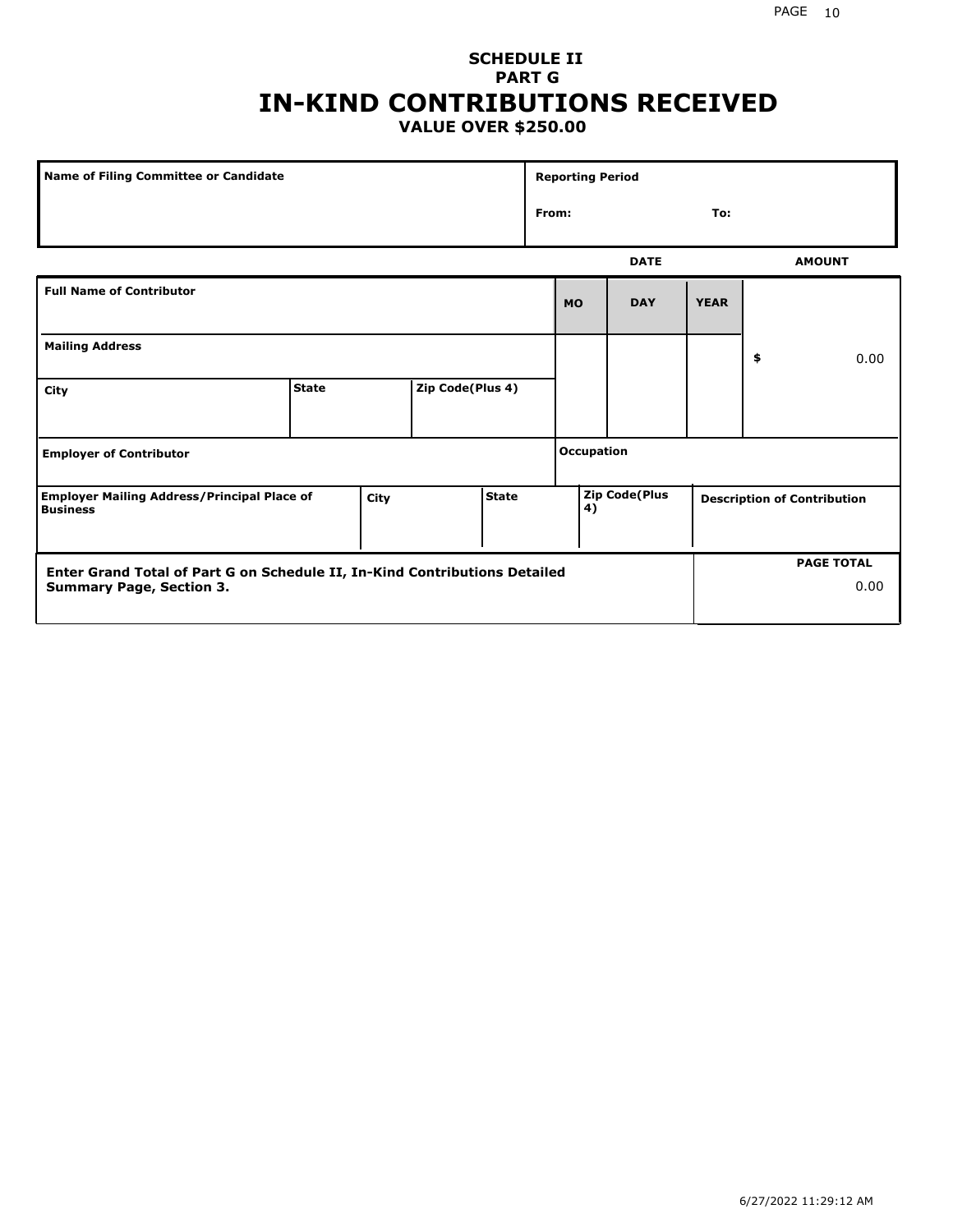## **SCHEDULE III STATEMENT OF EXPENDITURES**

| Name of Filing Committee or Candidate             |                    |                            | <b>Reporting Period</b>                                                                   |                   |             |    |               |
|---------------------------------------------------|--------------------|----------------------------|-------------------------------------------------------------------------------------------|-------------------|-------------|----|---------------|
| KARA SCOTT FRIENDS OF                             |                    |                            | From                                                                                      | To:<br>10/23/2018 |             |    | 11/26/2018    |
|                                                   |                    |                            |                                                                                           | <b>DATE</b>       |             |    | <b>AMOUNT</b> |
| <b>To Whom Paid</b><br>CANWIN MEDIA               |                    |                            | <b>MO</b>                                                                                 | <b>DAY</b>        | <b>YEAR</b> |    |               |
| <b>Mailing Address</b><br>211 MAIN STREET         |                    |                            | 10                                                                                        | 27                | 2018        | \$ | 300.00        |
| City<br><b>WHITE HAVEN</b>                        | <b>State</b><br>PA | Zip Code (Plus 4)<br>18661 | <b>Description of Expenditure</b><br>PRINT ADS IN JOURNAL-HERALD & JOURNAL<br>PENN KIDDER |                   |             |    |               |
| <b>To Whom Paid</b><br>VIAMEDIA                   |                    |                            | <b>MO</b>                                                                                 | <b>DAY</b>        | <b>YEAR</b> |    |               |
| <b>Mailing Address</b><br>3910 ADLER PLACE #100   |                    |                            | 10                                                                                        | 30                | 2018        | \$ | 1,150.05      |
| City<br><b>BETHLEHEM</b>                          | <b>State</b><br>PA | Zip Code (Plus 4)<br>18017 | <b>Description of Expenditure</b><br>ONE WEEK OF TV AD TIME                               |                   |             |    |               |
| <b>To Whom Paid</b><br>BJ'S WHOLESALE CLUB        |                    |                            | <b>MO</b>                                                                                 | <b>DAY</b>        | <b>YEAR</b> |    |               |
| <b>Mailing Address</b><br>1785 AIRPORT ROAD SOUTH |                    |                            | 10                                                                                        | 30                | 2018        | \$ | 65.43         |
| City<br><b>ALLENTOWN</b>                          | <b>State</b><br>PA | Zip Code (Plus 4)<br>18109 | <b>Description of Expenditure</b><br>CANDY FOR POLLS; SNACKS FOR POLL WORKERS             |                   |             |    |               |
| <b>To Whom Paid</b><br><b>DOLLAR TREE</b>         |                    |                            | <b>MO</b>                                                                                 | <b>DAY</b>        | <b>YEAR</b> |    |               |
| <b>Mailing Address</b><br>200 SOUTH BEST AVENUE   |                    |                            | $10\,$                                                                                    | 31                | 2018        | \$ | 23.32         |
| City<br>WALNUTPORT                                | <b>State</b><br>PA | Zip Code (Plus 4)<br>18088 | <b>Description of Expenditure</b><br>BAGS FOR POLL WORKERS TO HOLD CANDY IN               |                   |             |    |               |
| <b>To Whom Paid</b><br>GARRETT SCOTT              |                    |                            | <b>MO</b>                                                                                 | <b>DAY</b>        | <b>YEAR</b> |    |               |
| <b>Mailing Address</b><br>422 ORE STREET          |                    |                            | 10                                                                                        | 31                | 2018        | \$ | 500.00        |
| City<br><b>BOWMANSTOWN</b>                        | <b>State</b><br>PA | Zip Code (Plus 4)<br>18030 | <b>Description of Expenditure</b><br>PRODUCTION OF TV COMMERCIAL                          |                   |             |    |               |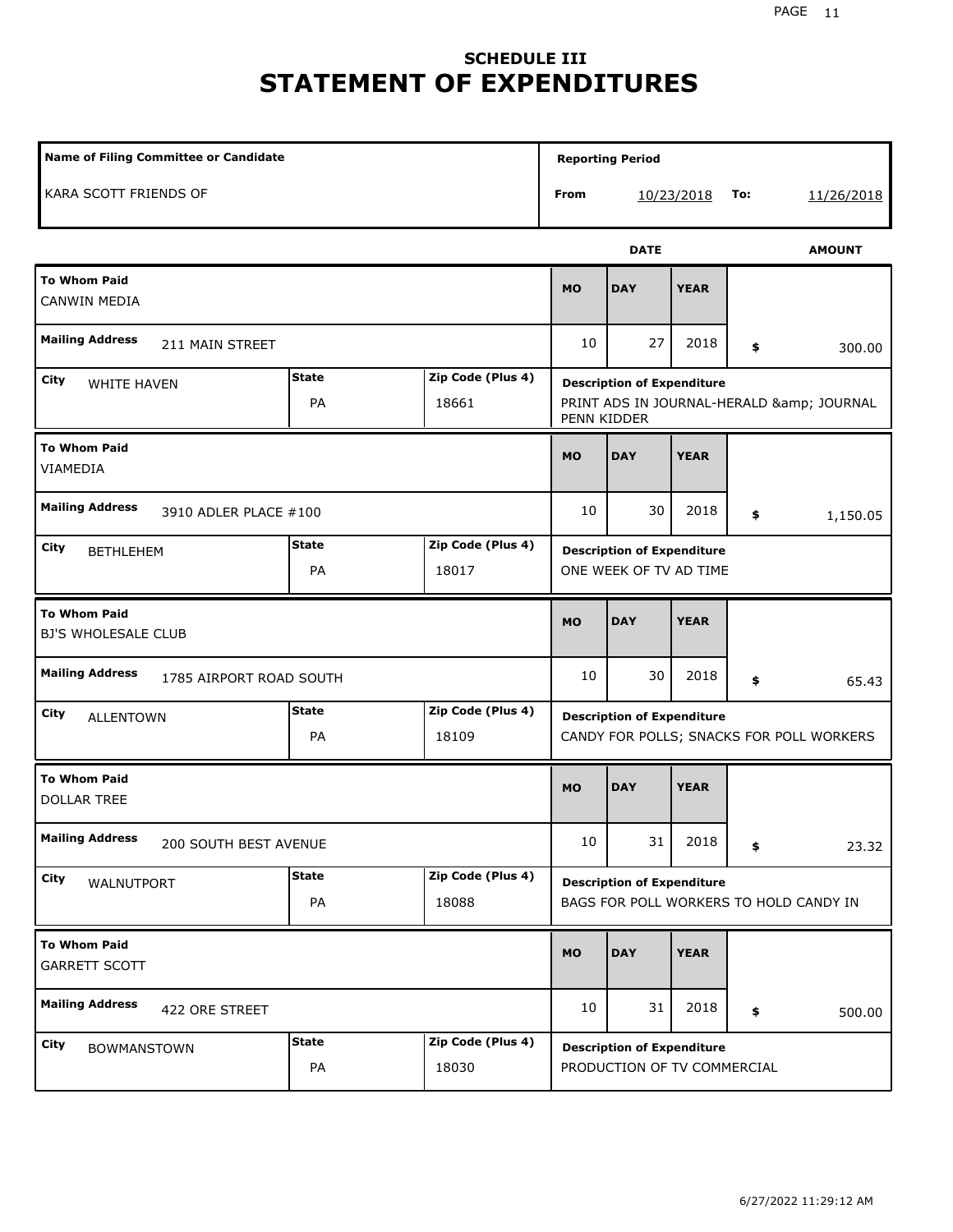| <b>To Whom Paid</b><br>BOWMANSTOWN VOLUNTEER FIRE COMPANY      |                    |                   | <b>MO</b>                                                  | <b>DAY</b>                        | <b>YEAR</b> |    |        |
|----------------------------------------------------------------|--------------------|-------------------|------------------------------------------------------------|-----------------------------------|-------------|----|--------|
|                                                                |                    |                   |                                                            |                                   |             |    |        |
| <b>Mailing Address</b><br>259 LIME STREET                      |                    |                   | 10                                                         | 31                                | 2018        | \$ | 200.00 |
| <b>City</b><br><b>BOWMANSTOWN</b>                              | <b>State</b><br>PA | Zip Code (Plus 4) | <b>Description of Expenditure</b>                          |                                   |             |    |        |
|                                                                | 18030              |                   | LOTTO CALENDARS AS GIFTS FOR CAMPAIGN<br><b>VOLUNTEERS</b> |                                   |             |    |        |
| <b>To Whom Paid</b><br><b>KARA SCOTT</b>                       |                    |                   | <b>MO</b>                                                  | <b>DAY</b>                        | <b>YEAR</b> |    |        |
| <b>Mailing Address</b><br>422 ORE STREET                       |                    |                   | 11                                                         | $\mathbf{1}$                      | 2018        | \$ | 325.62 |
| City<br><b>BOWMANSTOWN</b>                                     | <b>State</b>       | Zip Code (Plus 4) | <b>Description of Expenditure</b>                          |                                   |             |    |        |
|                                                                | PA                 | 18030             | REIMBURSEMENT - WRONG CC # GIVEN FOR<br>FACEBOOK ADS       |                                   |             |    |        |
| <b>To Whom Paid</b><br>FACEBOOK ADVERTISING                    |                    |                   | <b>MO</b>                                                  | <b>DAY</b>                        | <b>YEAR</b> |    |        |
| <b>Mailing Address</b><br>1601 WILLOW ROAD                     |                    |                   | 11                                                         | 2                                 | 2018        | \$ | 500.00 |
| City<br><b>MENLO PARK</b>                                      | <b>State</b>       | Zip Code (Plus 4) | <b>Description of Expenditure</b>                          |                                   |             |    |        |
|                                                                | CA                 | 94025             | ADS AND PROMOTION ON FACEBOOK                              |                                   |             |    |        |
| <b>To Whom Paid</b><br>STONEY CREEK MEDIA                      |                    |                   | <b>MO</b>                                                  | <b>DAY</b>                        | <b>YEAR</b> |    |        |
| <b>Mailing Address</b><br><b>PO BOX 222</b>                    |                    |                   | 11                                                         | 5                                 | 2018        | \$ | 295.00 |
| <b>State</b><br>Zip Code (Plus 4)<br>City<br><b>JIM THORPE</b> |                    |                   | <b>Description of Expenditure</b>                          |                                   |             |    |        |
|                                                                | PA                 | 18229             | MONTHLY PAPER ADS                                          |                                   |             |    |        |
| <b>To Whom Paid</b><br><b>ACTBLUE</b>                          |                    |                   | <b>MO</b>                                                  | <b>DAY</b>                        | <b>YEAR</b> |    |        |
| <b>Mailing Address</b><br>PO BOX 441146                        |                    |                   | 11                                                         | 5                                 | 2018        | \$ | 1.80   |
| City<br>MOUNTAIN VIEW                                          | <b>State</b>       | Zip Code (Plus 4) | <b>Description of Expenditure</b>                          |                                   |             |    |        |
|                                                                | ${\sf CA}$         | 02144             | SERVICE FEE                                                |                                   |             |    |        |
| <b>To Whom Paid</b><br>THE CURRENT                             |                    |                   |                                                            |                                   |             |    |        |
|                                                                |                    |                   | <b>MO</b>                                                  | <b>DAY</b>                        | <b>YEAR</b> |    |        |
| <b>Mailing Address</b><br>3 LEHIGH AVENUE                      |                    |                   | 11                                                         | 5                                 | 2018        | \$ | 295.00 |
| <b>City</b><br><b>JIM THORPE</b>                               | <b>State</b>       | Zip Code (Plus 4) |                                                            | <b>Description of Expenditure</b> |             |    |        |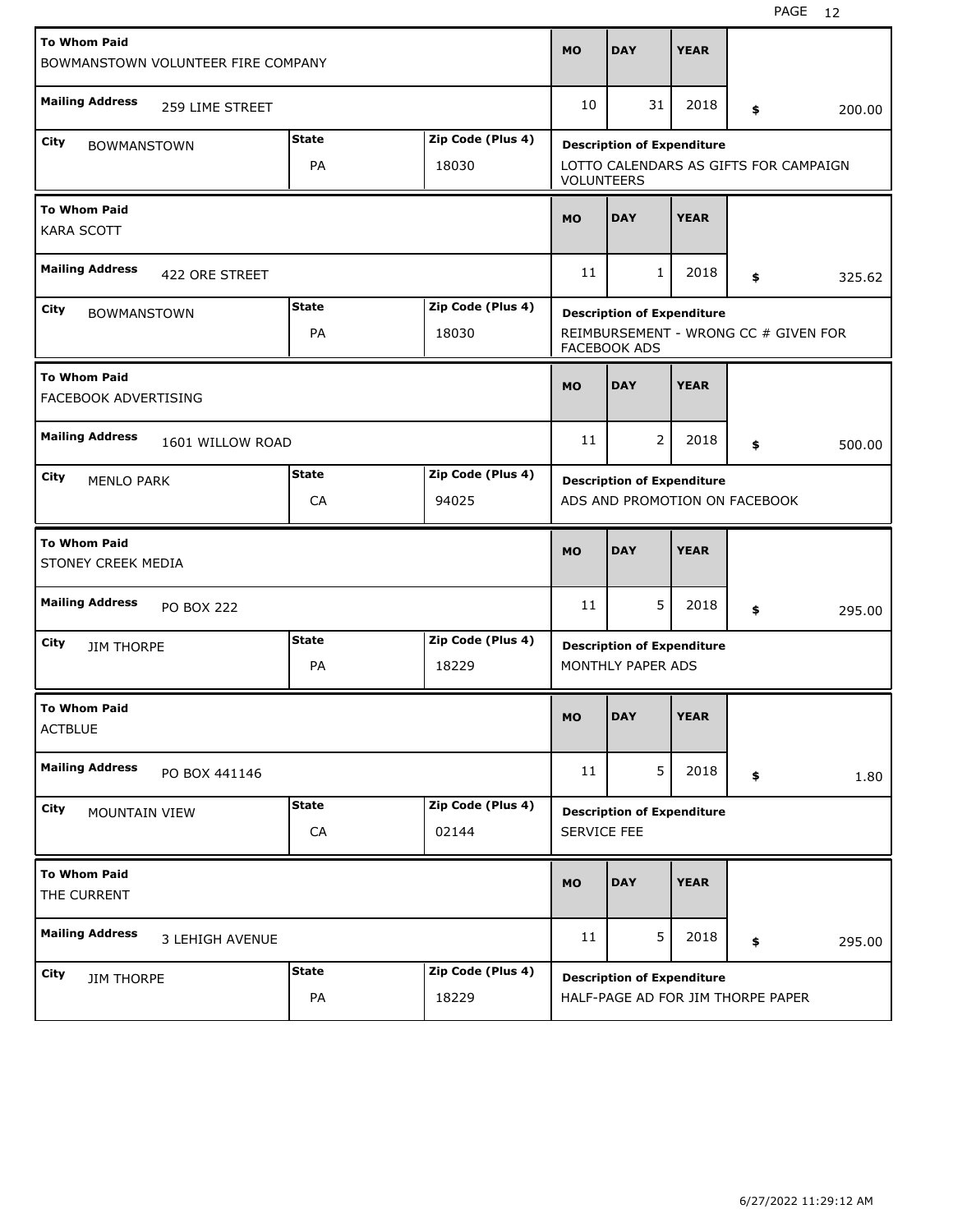| <b>To Whom Paid</b>                                                       |              |                   |                                                                                                    |                                   |                   |        |          |
|---------------------------------------------------------------------------|--------------|-------------------|----------------------------------------------------------------------------------------------------|-----------------------------------|-------------------|--------|----------|
| FACEBOOK ADVERTISING                                                      |              |                   | <b>MO</b>                                                                                          | <b>DAY</b>                        | <b>YEAR</b>       |        |          |
|                                                                           |              |                   |                                                                                                    |                                   |                   |        |          |
| <b>Mailing Address</b><br>1601 WILLOW ROAD                                |              |                   | 11                                                                                                 | $\overline{7}$                    | 2018              | \$     | 693.81   |
| <b>State</b><br>City<br><b>MENLO PARK</b>                                 |              | Zip Code (Plus 4) |                                                                                                    | <b>Description of Expenditure</b> |                   |        |          |
|                                                                           | CA           | 94025             | ADS AND PROMOTION ON FACEBOOK                                                                      |                                   |                   |        |          |
| <b>To Whom Paid</b>                                                       |              |                   | <b>MO</b>                                                                                          | <b>DAY</b>                        | <b>YEAR</b>       |        |          |
| VANTIV ECOMMERCE (FOR FEE DUE TO DEMCRACY ENGINE, LLC)                    |              |                   |                                                                                                    |                                   |                   |        |          |
| <b>Mailing Address</b><br>416 FLORIDA AVENUE, NORTHWEST                   |              |                   | 11                                                                                                 | 9                                 | 2018              | \$     | 4.38     |
| City<br>WASHINGTON                                                        | <b>State</b> | Zip Code (Plus 4) | <b>Description of Expenditure</b><br>DEMOCRACY ENGINE, LLC SERVICE FEE                             |                                   |                   |        |          |
|                                                                           | DC           | 20001             |                                                                                                    |                                   |                   |        |          |
| <b>To Whom Paid</b><br>BROADWAY GRILLE (LOCATED AT THE INN AT JIM THORPE) |              |                   | <b>MO</b>                                                                                          | <b>DAY</b>                        | <b>YEAR</b>       |        |          |
| <b>Mailing Address</b><br>24 BROADWAY                                     |              | 11                | 14                                                                                                 | 2018                              | \$                | 100.00 |          |
| City<br><b>JIM THORPE</b>                                                 | <b>State</b> | Zip Code (Plus 4) |                                                                                                    | <b>Description of Expenditure</b> |                   |        |          |
|                                                                           | PA           | 18229             | VENUE FOR ELECTION NIGHT GET TOGETHER                                                              |                                   |                   |        |          |
| <b>To Whom Paid</b>                                                       |              |                   | <b>MO</b>                                                                                          | <b>DAY</b>                        | <b>YEAR</b>       |        |          |
| THE INN AT JIM THORPE                                                     |              |                   |                                                                                                    |                                   |                   |        |          |
| <b>Mailing Address</b><br>24 BROADWAY                                     |              |                   | 11                                                                                                 | 14                                | 2018              | \$     | 350.00   |
| City<br><b>JIM THORPE</b>                                                 | <b>State</b> | Zip Code (Plus 4) | <b>Description of Expenditure</b><br>BAND FEE (FREE RANGE FOLK) FOR ELECTION<br>NIGHT GET TOGETHER |                                   |                   |        |          |
|                                                                           | PA           | 18229             |                                                                                                    |                                   |                   |        |          |
|                                                                           |              |                   |                                                                                                    |                                   | <b>PAGE TOTAL</b> |        |          |
| Enter Grand Total of Expenditures on Page 1, Report Cover Page, Item D.   |              |                   |                                                                                                    |                                   |                   | \$     | 4,804.41 |